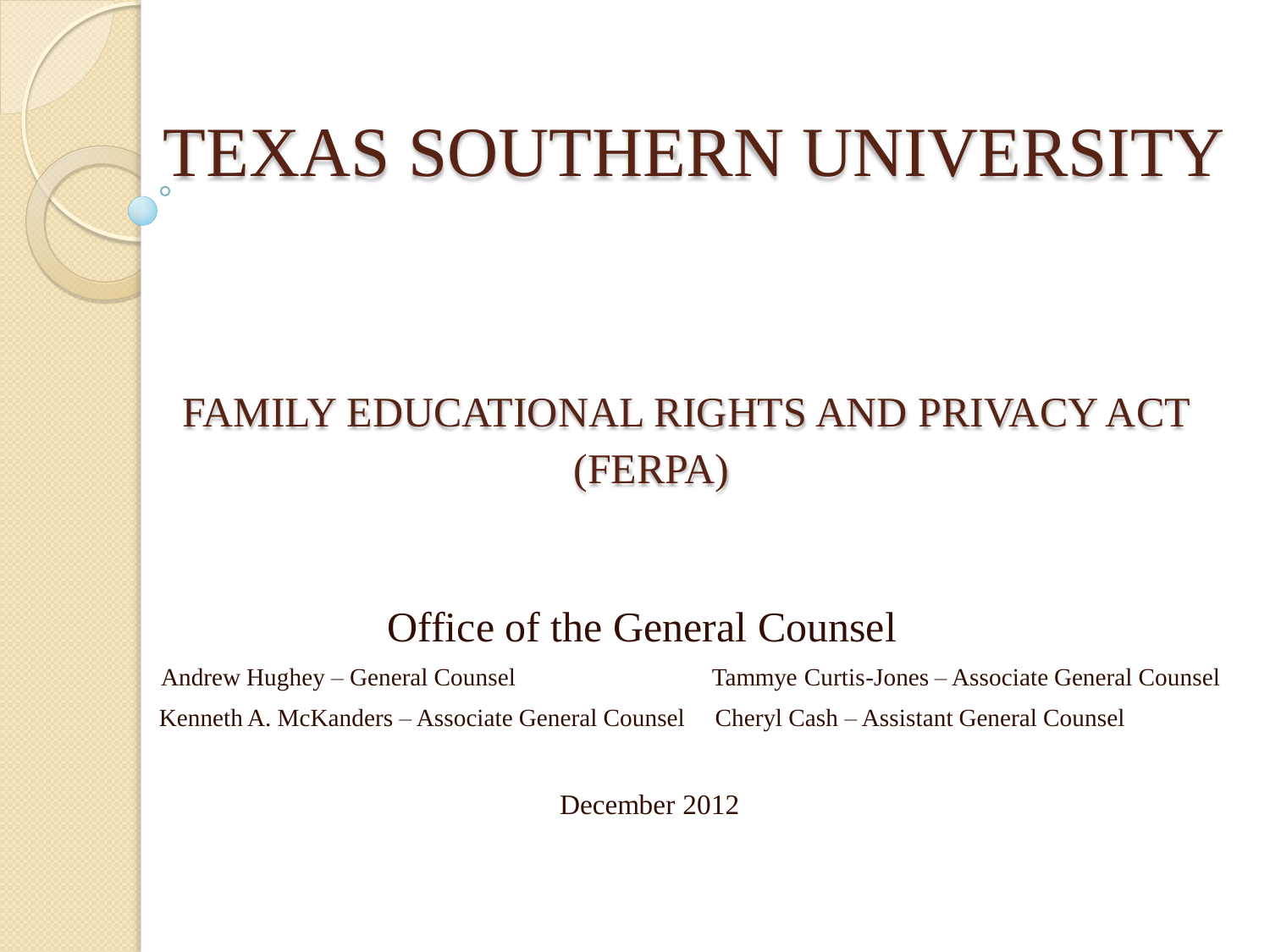## Introduction to FERPA

- FAMILY EDUCATIONAL RIGHTS AND PRIVACY ACT (FERPA), 20 USC 1232 (g) and its Implementing Regulations, 34 CFR Part 99
- Applies to public and private institutions of higher education that receive Federal funds from any program administered by the U.S. Secretary of Education
	- Education related grants and contracts
	- Students receiving Federal financial aid
	- Violate Act student can file a complaint with U. S. Department of Education; penalty – University could lose Federal funding
- The Family Policy Compliance Office (FPCO) of the U. S Department of Education – is charged with the development, interpretation and enforcement of FERPA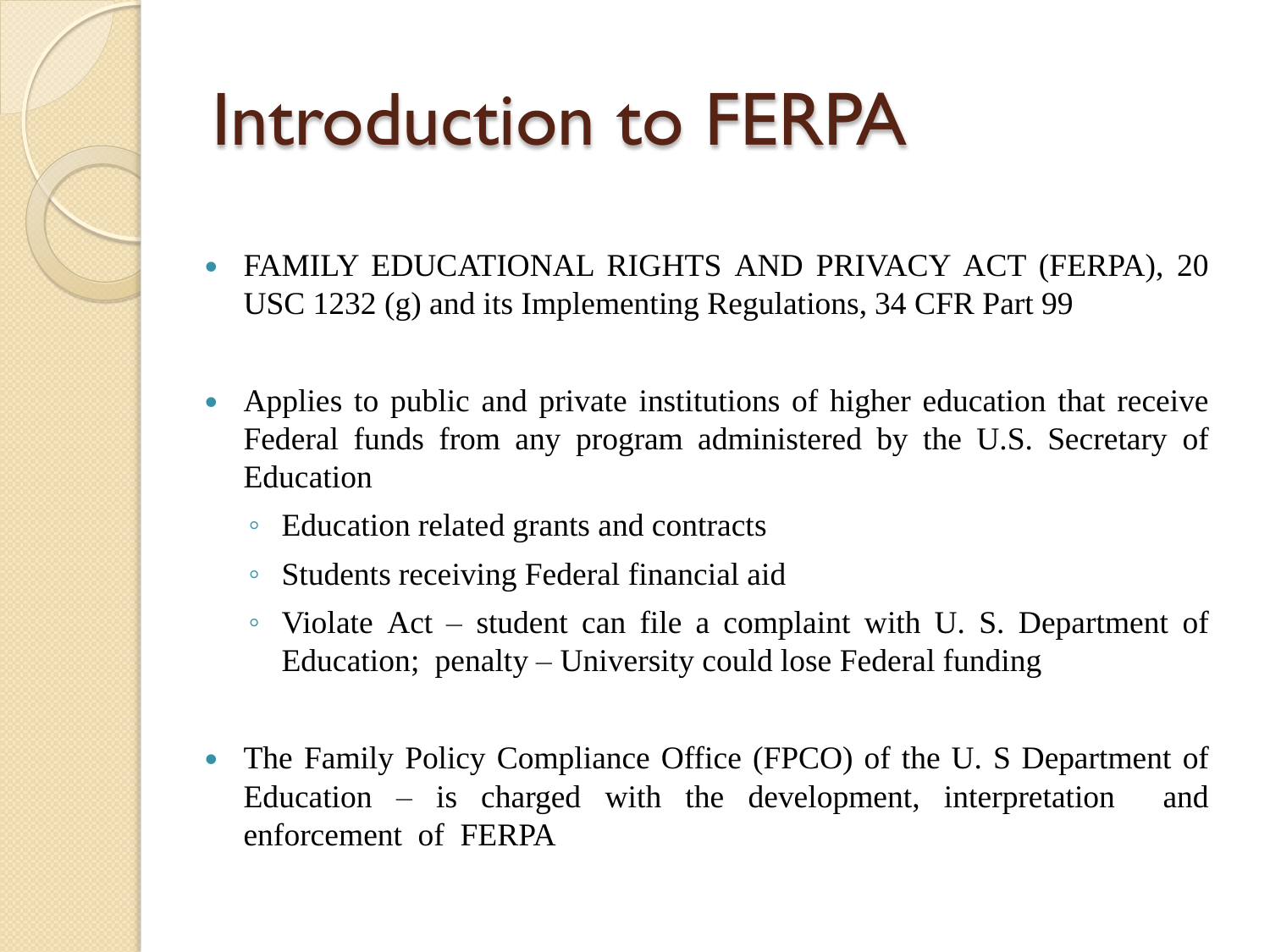# FERPA: Rights of Students

- FERPA provides three basic rights to college students:
	- right to inspect and consent to disclosure of their own education records
	- right to request corrections to their education records if the information is inaccurate, misleading or otherwise in violation of student's FERPA privacy rights
	- right to restrict access of others to personally identifiable records (subject to several exceptions)
- Education records broadly defined to include virtually "all" records maintained by an educational institution (or party acting on behalf of institution), in any format (e.g. paper, electronic, video) that are "directly related" to one or more of its past or present students
	- an education record is "directly related" if it is "personally identifiable" to the student
	- includes records relating to admissions, financial aid, discipline, athletics, class schedules, disability, housing, grades, etc.
	- does not include student employment records (employment records must be made in the normal course of business, relate exclusively to the student's employment, and not be available for any other purpose), treatment records, law enforcement records, records in sole possession of maker used for personal memory
	- while a student does not have access to "treatment records" under FERPA, student can have those records reviewed by a physician or other appropriate professional of the student's choice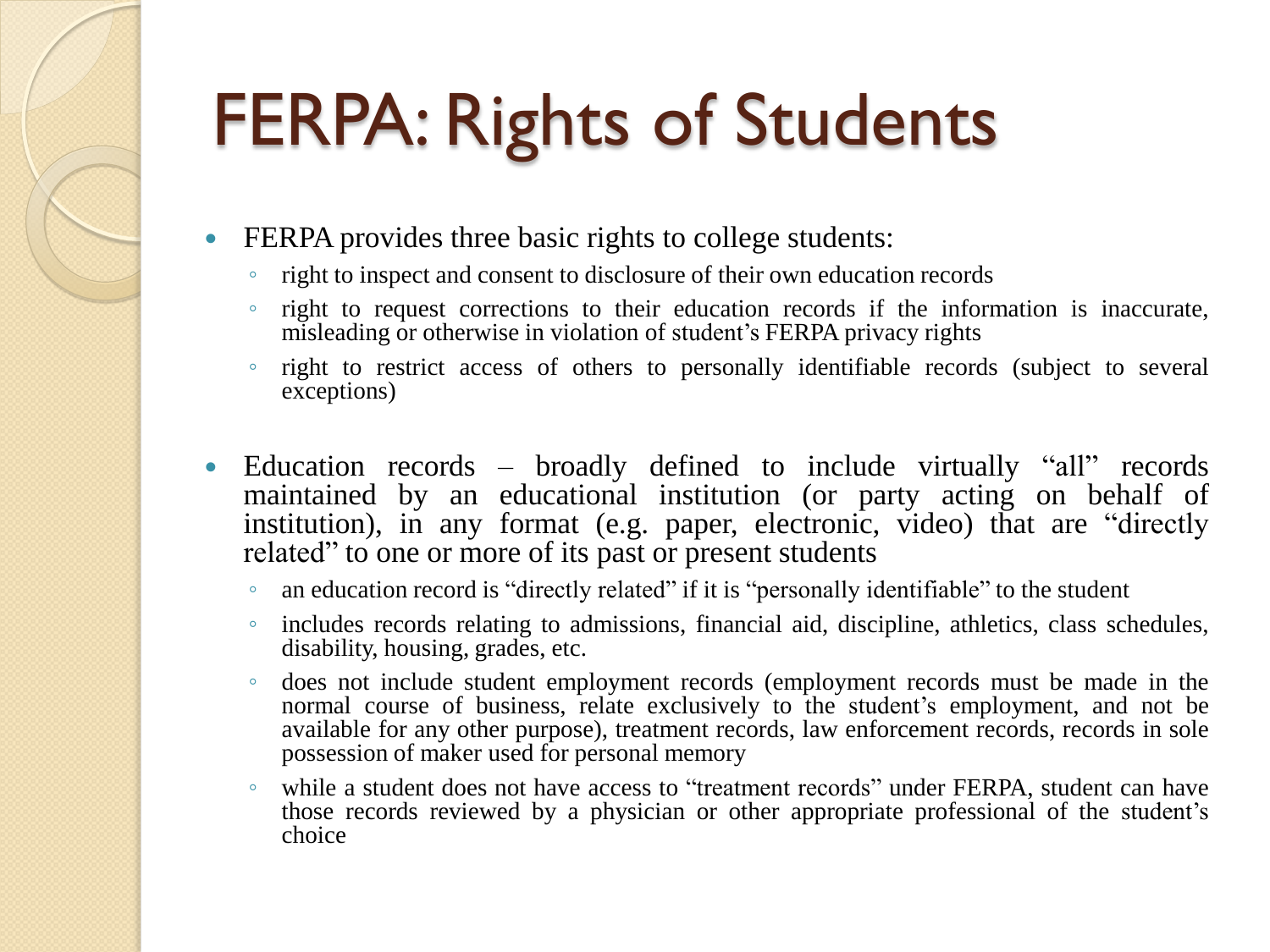# FERPA: Rights of Students

- University must annually provide its students with written notice of their rights under FERPA
- Notices should be placed in student related publications Catalogs, Course Bulletins, Conduct Code
- Upon University's receipt of a request from a student to inspect and review their education records , University must make records available within a reasonable period of time, no later than forty-five (45) days; University does not have to provide students with copies of their records, except where failure to provide copies of records effectively denies the student access to their records (e.g. student residing out of state – have to travel to Houston, Texas to inspect records)
	- can charge fee for copies (not for search) unless charging fee effectively denies student access to records
	- cannot destroy records while a request for inspection is pending
	- Note TSU may be required to provide copies of records to students who file a request pursuant to the Texas Public Information Act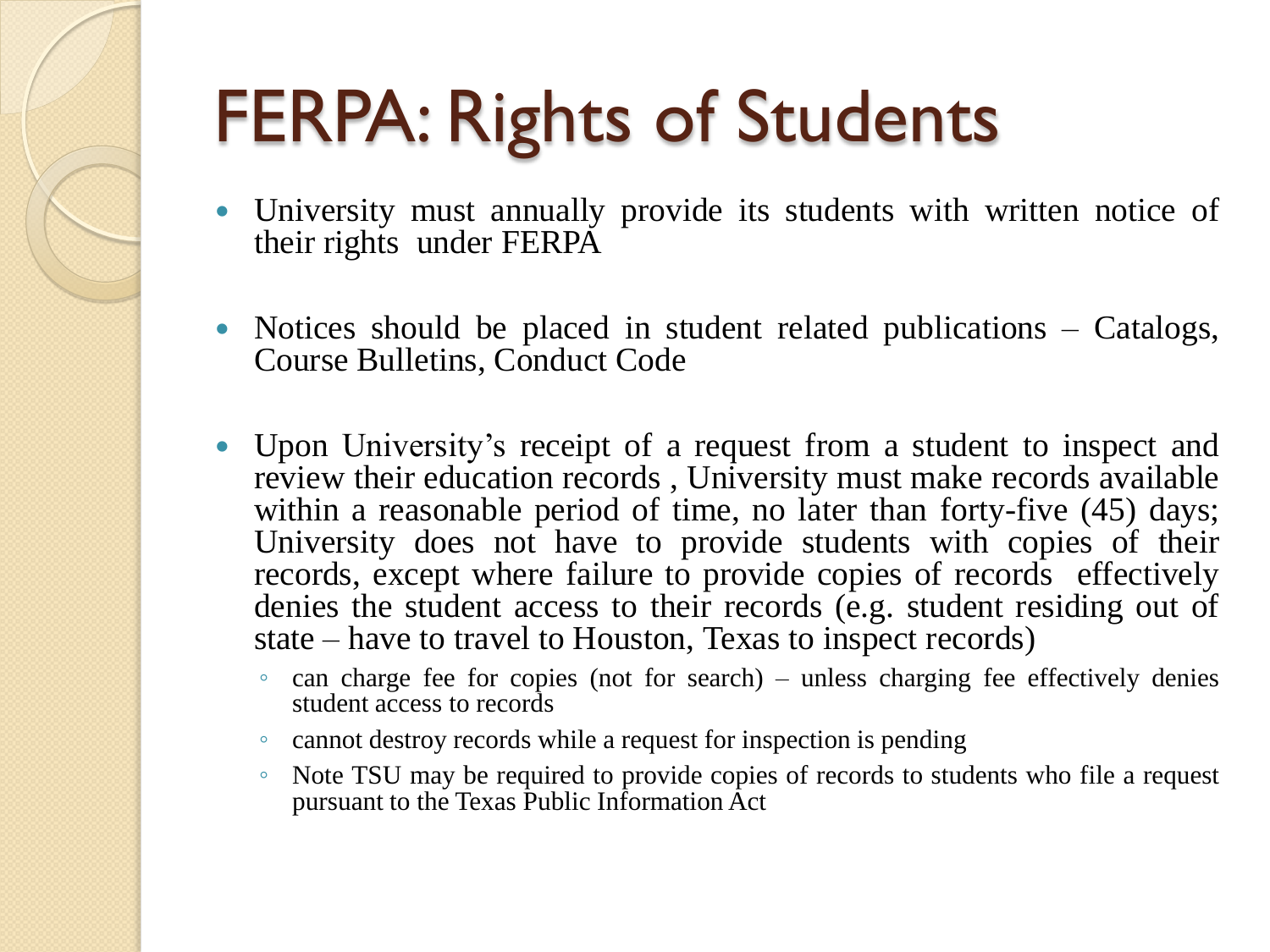# FERPA: Rights of Students

- If a student believes that their educational records are inaccurate, misleading, or violate the student's privacy, the student can submit a written request for amendment of the records
- University must respond to the request within a reasonable period of time
- If University denies the student's request for amendment, the student has a right to request a hearing
	- Hearing officer (e.g. TSU administrator) cannot have direct interest in the outcome of the hearing; hearing process - listen to student, review any documents/information the student submits in support of their claim – render decision in writing (summarize evidence and state reasons for the decision)
- If the Hearing officer denies student's appeal to amend record, student must be advised of their right to submit a statement commenting on the contested information or stating why he/she disagrees with the University's decision whenever the disputed record is disclosed the student's statement must also be disclosed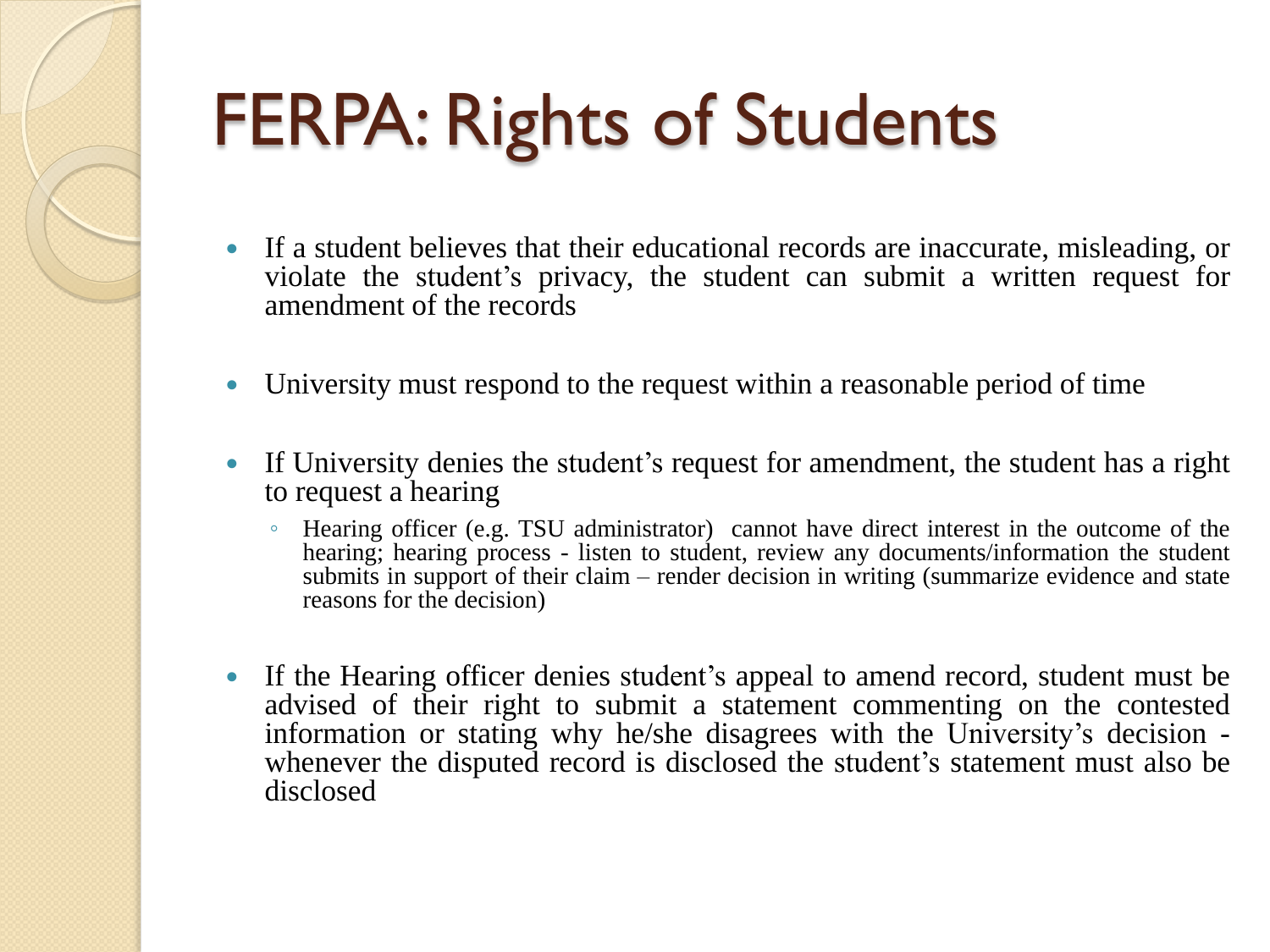### FERPA: Limitations on Student Rights

- Limitations on student's right to inspect their educational records
- Student does not have a right to review a confidential letter of recommendation where the student has waived in writing their right to review the recommendation letter and the letter is used "solely" for the purpose for which it was initially solicited
	- student cannot be required to sign waiver as a condition of admission to or receipt of service or benefit from the university
	- if no waiver is signed by the student, the student has a right to review the recommendation letter
	- if University uses the recommendation letter for any purpose other than the purpose for which the letter was initially solicited, student has a right to review the recommendation letter (e.g. recommendation letter submitted in support of a student's application to a Masters program – university subsequently reviews the letter in re to student's application to a doctorate program – or reviews the letter during a subsequent disciplinary proceeding)
	- confidential recommendation letters placed in a student's file before the effective date of FERPA Jan. 1, 1975, can remain confidential even if no waiver was signed by student – so long as letter is used solely for the purpose for which it was initially solicited
- Student does not have a right to review a Professor's grade book so long as it remains in the possession of the Professor, not used for any purpose other than calculating the student's grade in the course.
- Student does not have a right to review parents'financial records
- If records contain information regarding more than one student, the requesting student may only inspect/review the specific information about that student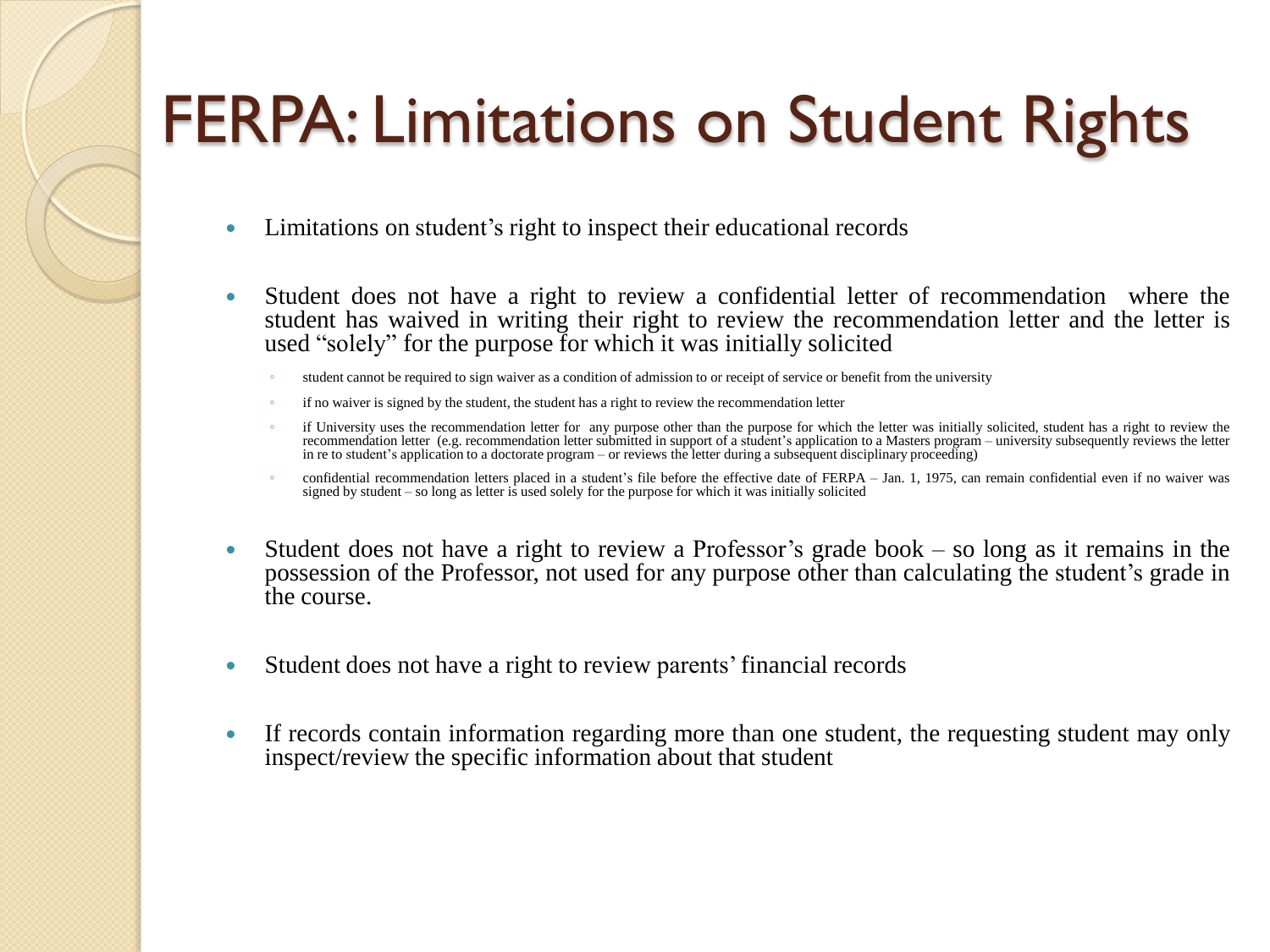# FERPA: General Provisions

- General rule student education records may not be disclosed without the written consent of the student - Exceptions
- FERPA allows institutions to designate certain classes of information as "directory information" that "may" be released to anyone without the student's consent
- "Directory Information" is "information that generally would not be considered harmful or an invasion of privacy if disclosed"
- University must provide annual notice to students of the classes of information it has designated as "directory information"
- Student who does not want all or some of the designated classes of information to be released without their consent, must file a written request to withhold "directory information"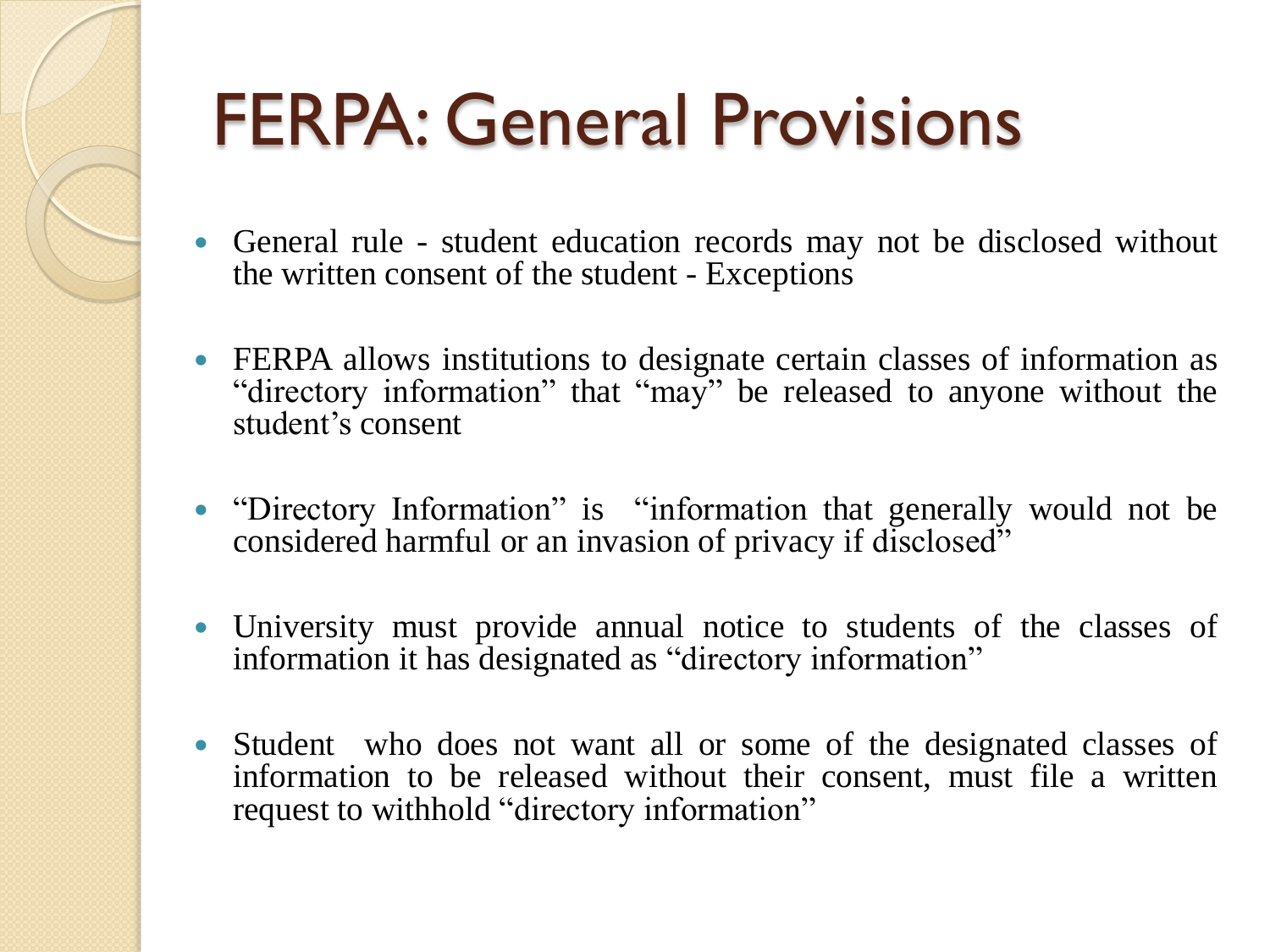## FERPA: General Provisions

- "Directory information" statement should be included in student related publications – should expressly identify all classes of information which University has designated as "directory"
- FERPA "directory information" categories include but are not limited to: name, address, telephone listing, electronic e-mail address, photograph, date and place of birth, major field of study, dates of attendance, grade level, enrollment status (e.g. undergraduate or graduate; full-time or part-time), participation in officially recognized sports and activities, weight and height of members of athletic teams, degrees, honors and awards received, and most recent educational agency or institution attended
	- Student's Social Security Number cannot be designated as "directory"; Student ID number can be designated as "Directory Information" only if ID number cannot be used to access the student's records except when used in conjunction with one or more factors that authenticate the user's identity (e.g. PIN)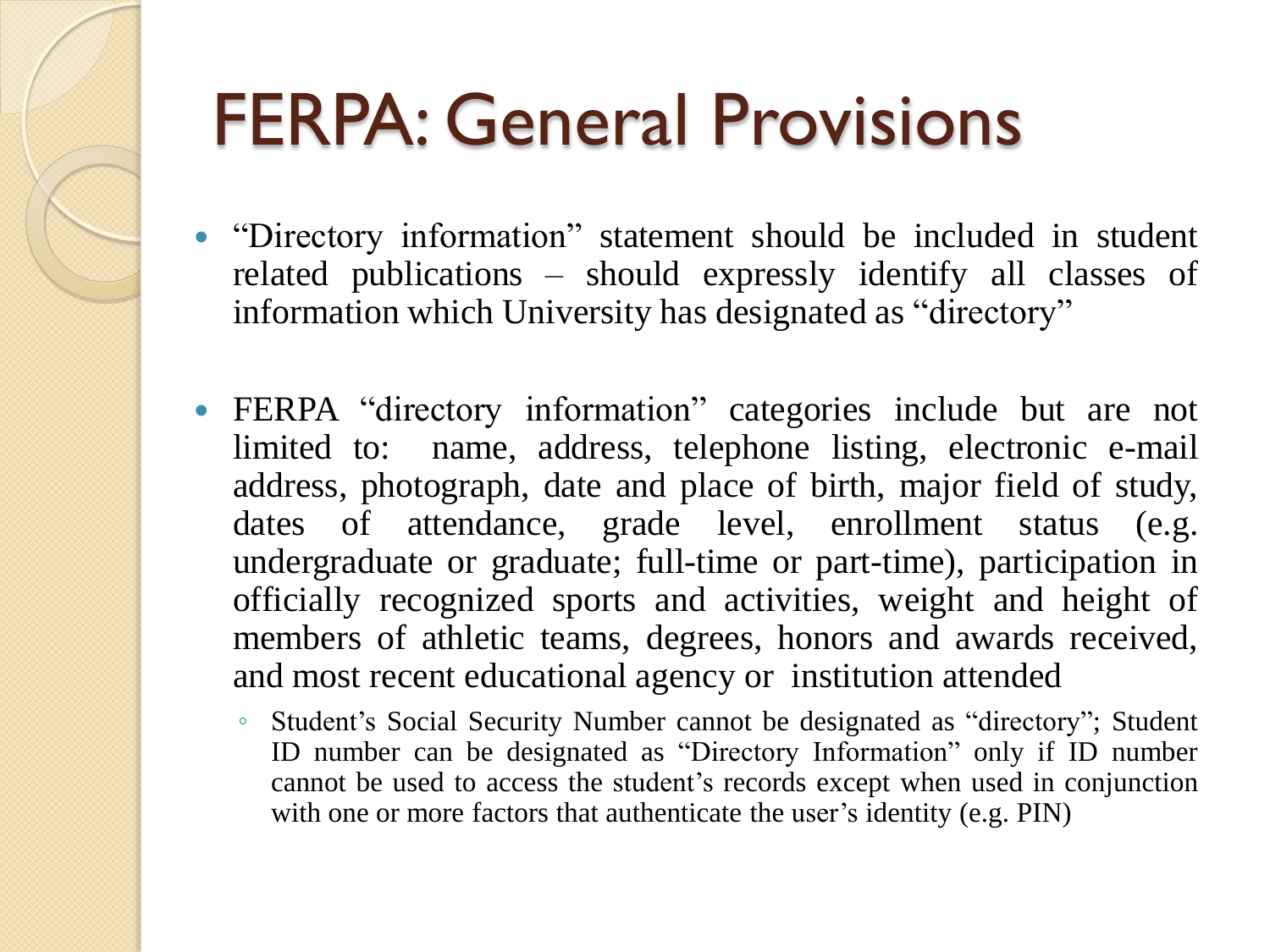- Can disclose education records without the student's consent to "other school officials" who have "legitimate educational interests" in the information
- FERPA allows the university to broadly define who qualifies as a "school" official" and what is a "legitimate educational interest" – university must provide annual notice of its definitions to its students
- Model definitions from The Family Compliance Office
	- A school official is a person employed by the University in an administrative, supervisory, academic or research, or support staff position (including law enforcement unit personnel and health staff); a person or company with whom the University has contracted as its agent to provide a service instead of using University employees or officials (such as an attorney, auditor, or collection agent); a person serving on the Board of Regents; or a student serving on an official committee, such as a disciplinary or grievance committee, or assisting another school official in performing his or her tasks.
	- A school official has a legitimate educational interest if the official needs to review an education record in order to fulfill his or her professional responsibilities for the University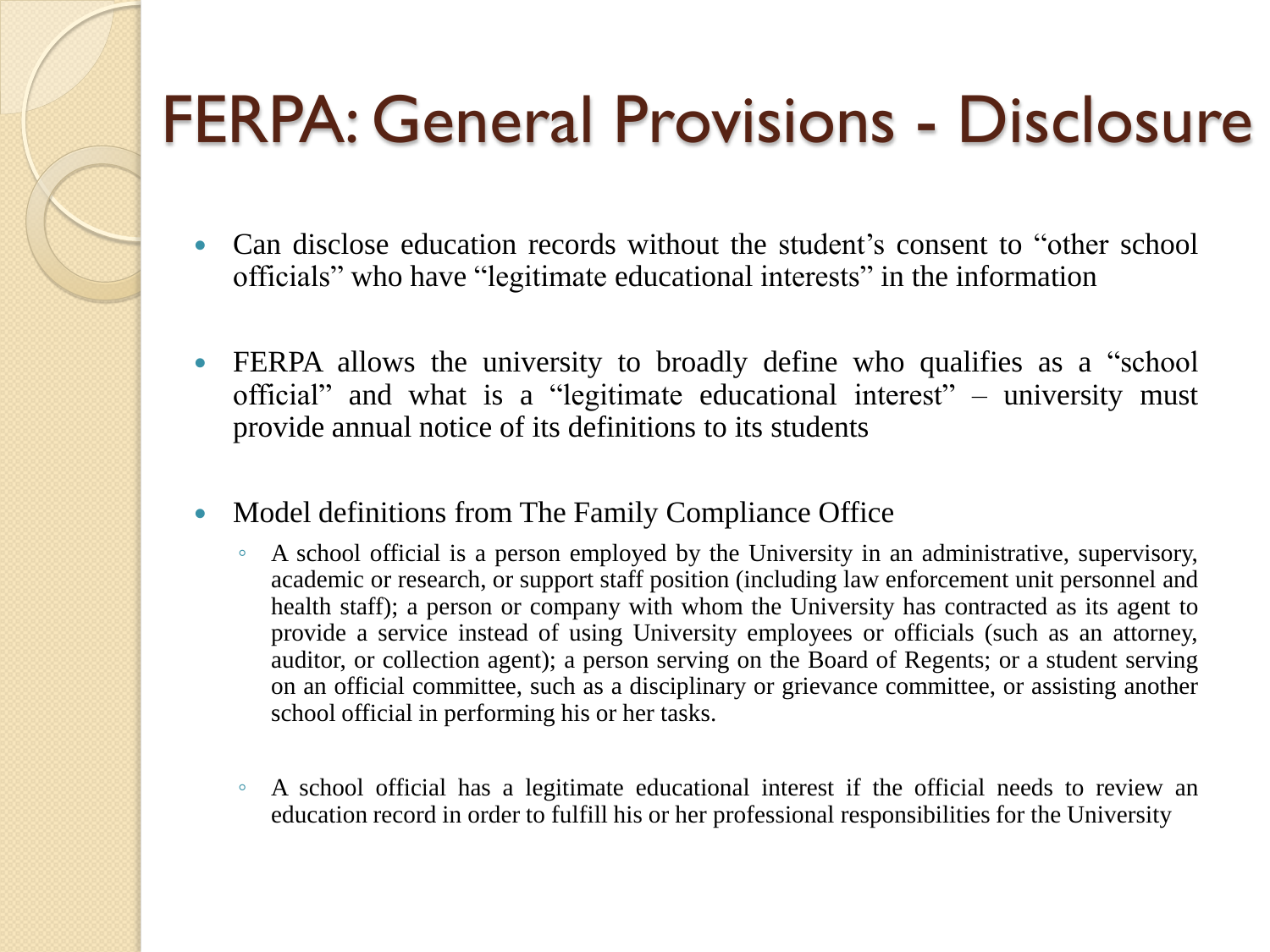- FERPA permits (does not require) disclosure of information from education records to appropriate parties, including parents, in connection with an emergency if knowledge of the information is necessary to protect the health or safety of the student or other individuals
	- Must document disclosures keep record documenting perceived threat and the parties to whom information was disclosed
- FERPA permits disclosure to parents of student if the student is their dependent for federal tax purposes
	- Must verify student's dependent status (e.g. tax returns)
- FERPA permits disclosure to parents of information relating to the student's violation of law or the university's rules or policy governing the use or possession of alcohol or a controlled substance, if student has committed a disciplinary violation and is under the age of 21 at the time of the violation and disclosure
- FERPA permits disclosure in connection with financial aid the student has applied for or received (if necessary to determine eligibility, amount of aid, conditions of aid, to enforce terms and conditions of aid)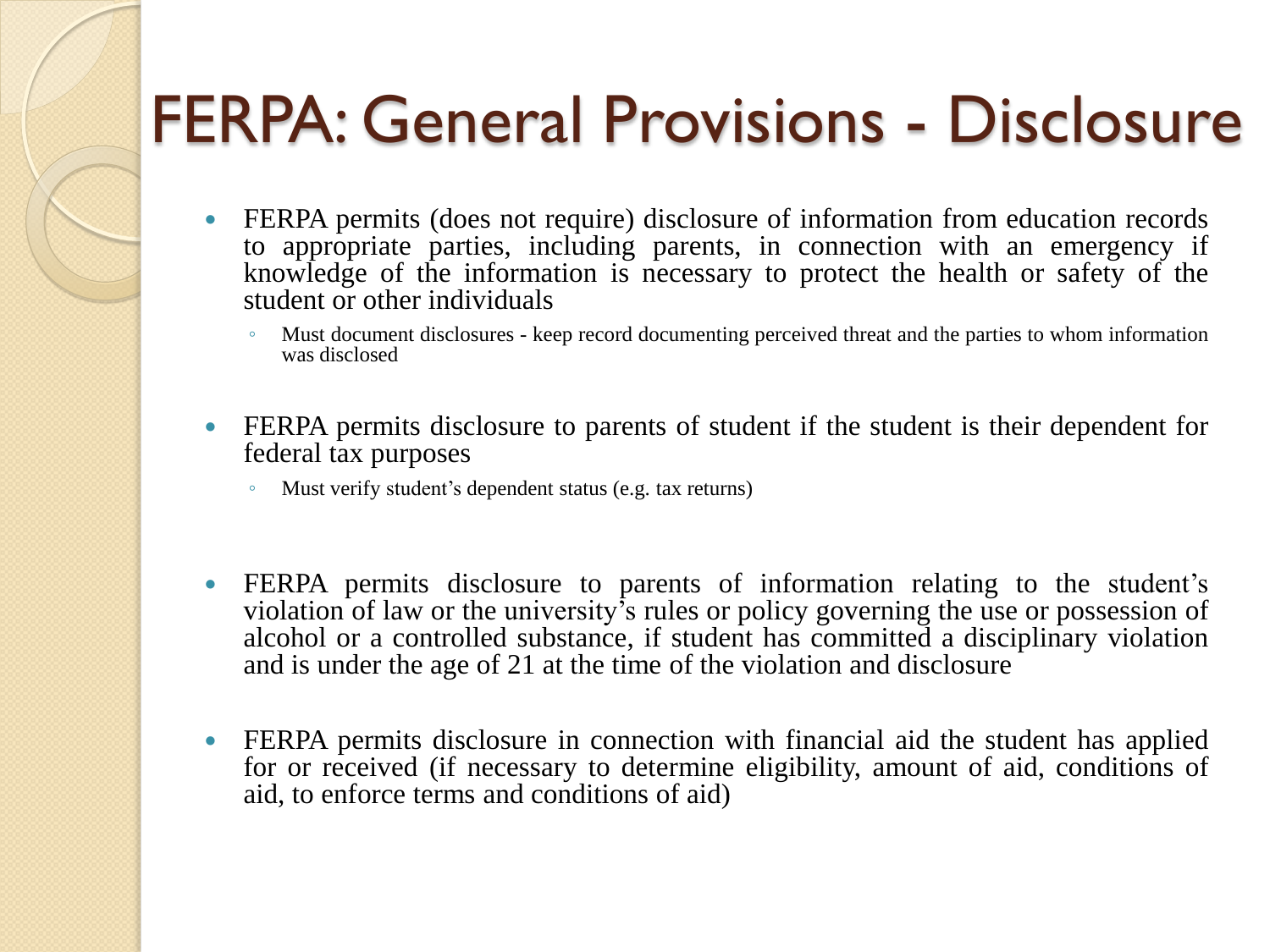- FERPA permits disclosure of education records to Federal and State Officials and organizations conducting studies on their behalf (FERPA regulations define scope of disclosures – disclosure conditioned – no further disclosure by receiving party without the student's consent)
- FERPA permits disclosure of the final results of a disciplinary proceeding conducted against a student who is an alleged perpetrator of a crime of violence or a non-forcible sex offense, if the university determines as a result of disciplinary proceeding that the student committed a violation of the University's own rules or policies with respect to such crime or offense
	- "final results" disclosure is limited to the name of student who is the alleged perpetrator, the violation the student was found to have committed, and the sanction imposed against the student by the University
- FERPA permits disclosure of the final results of a disciplinary proceeding to a victim of a crime of violence or a non-forcible sex offense whether or not the alleged perpetrator was found in violation of the University's rules and policies
	- "final results" disclosure limitations as noted above
- FERPA permits disclosure of education records to officials of other institutions at which the student seeks or intends to enroll or where the student is already enrolled, so long as disclosure is related to the student's enrollment or transfer
	- must inform students individually or provide annual notice to all students
	- must condition disclosure on receiving party's agreement not to disclose information without student's consent, will use only for the purpose for which disclosure was made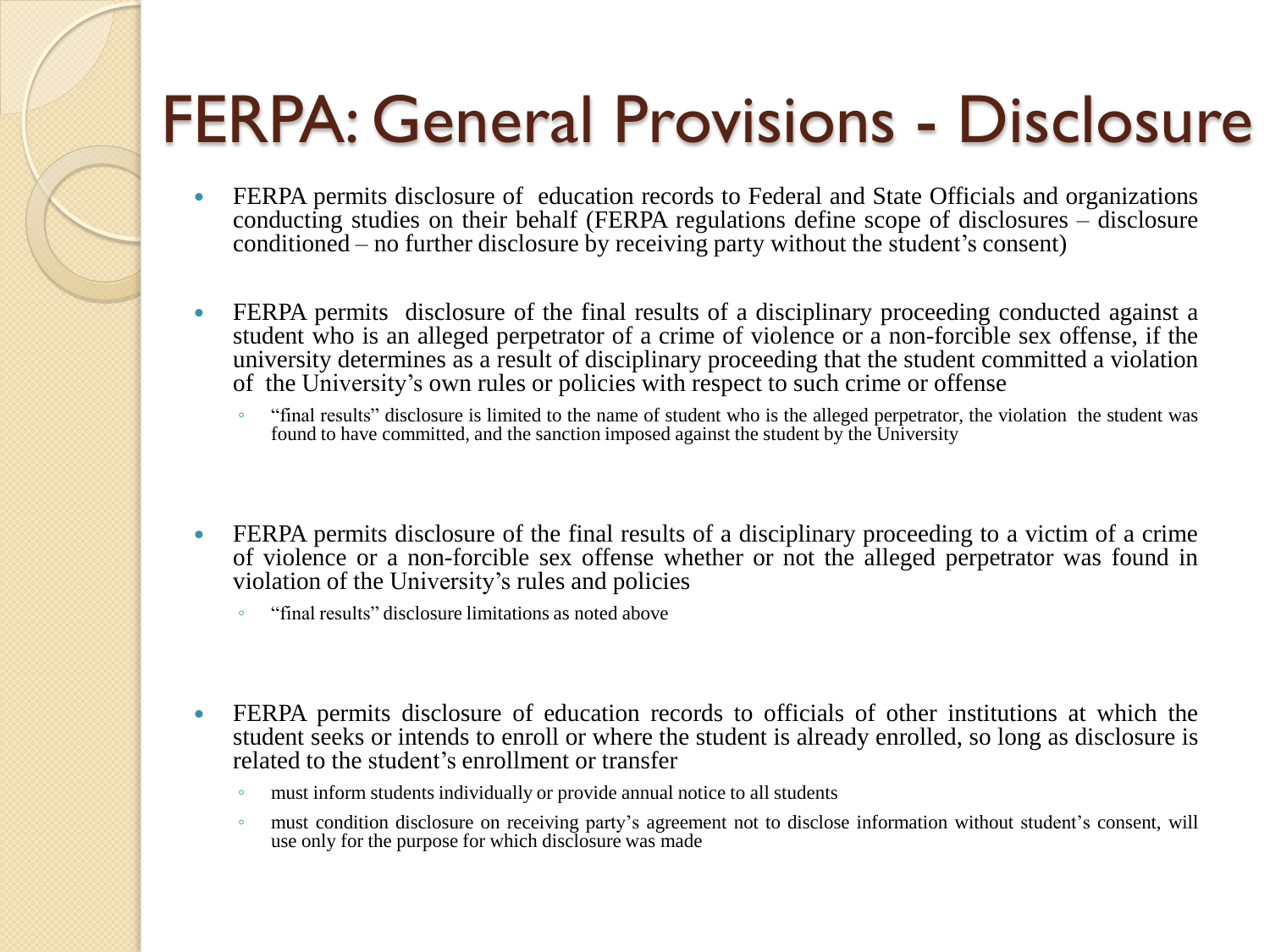- Can disclose education records/information without the student's consent in response to a subpoena or judicial order
	- General Counsel's Office reviews subpoenas/judicial orders
- Prior to disclosure must notify student/former student of the subpoena or order before complying
	- General Counsel's Office sends notice letter to student's current address or last known address TSU has on file – must make good faith effort to notify student in advance of compliance
- Exception to notice requirement where grand jury subpoena or other subpoena issued for law enforcement purposes "instructs the institution not to notify the student"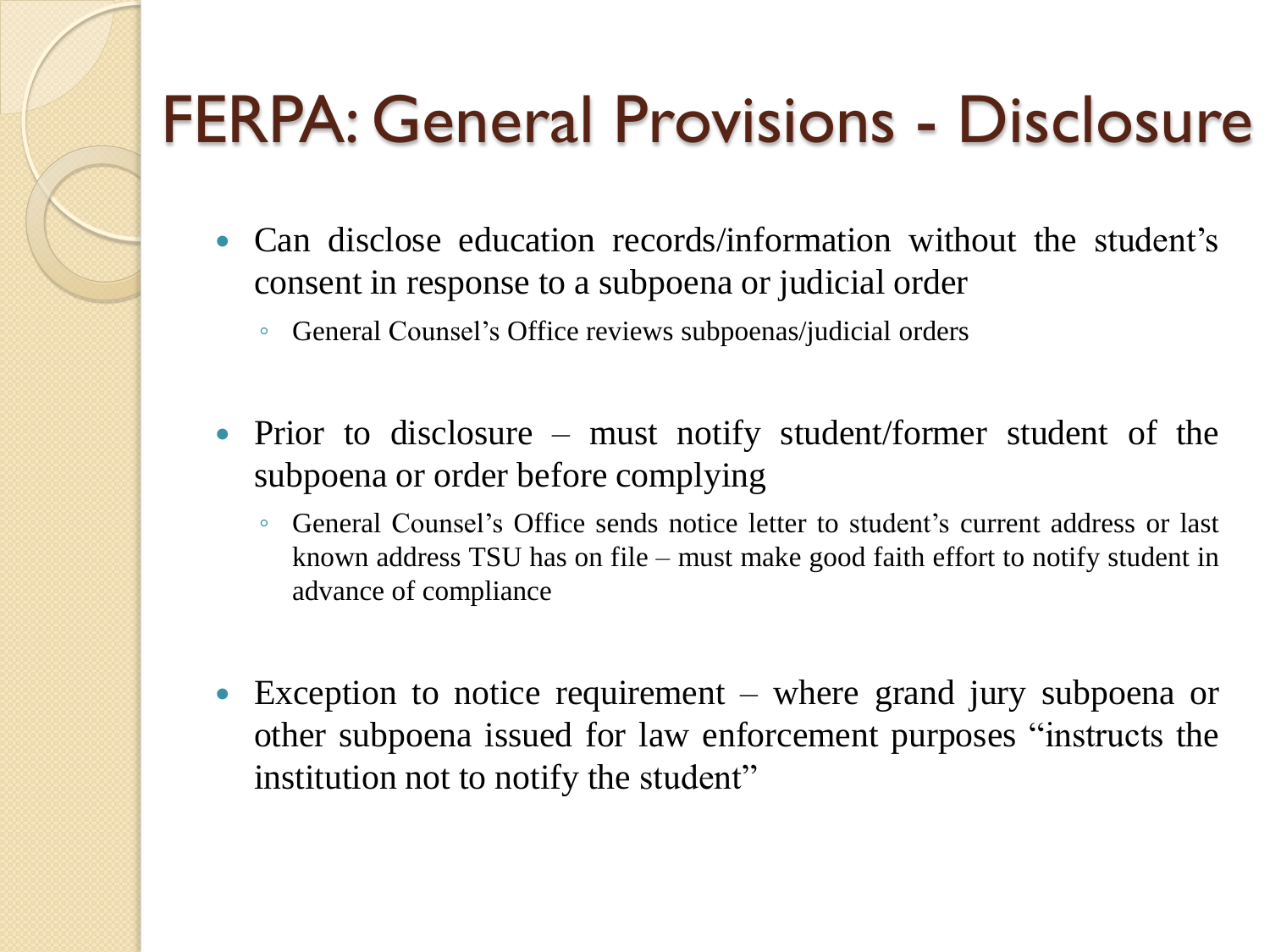- FERPA disclosure restrictions apply only to information from the student's education records – not to personal knowledge derived from direct, personal experience with a student
- TSU faculty or staff member personally observes student engaging in harassing or threatening behavior, can disclose observation to Public Safety, Dean of Students, etc.
- If observation reduced to writing in a document that identifies the student, the record would be subject to FERPA protections – faculty/staff member could still disclose their personal observations
- Nothing in FERPA prohibits university from contacting its law enforcement unit, orally or in writing, for the purpose of asking the unit to investigate a possible crime or enforce local, State or Federal law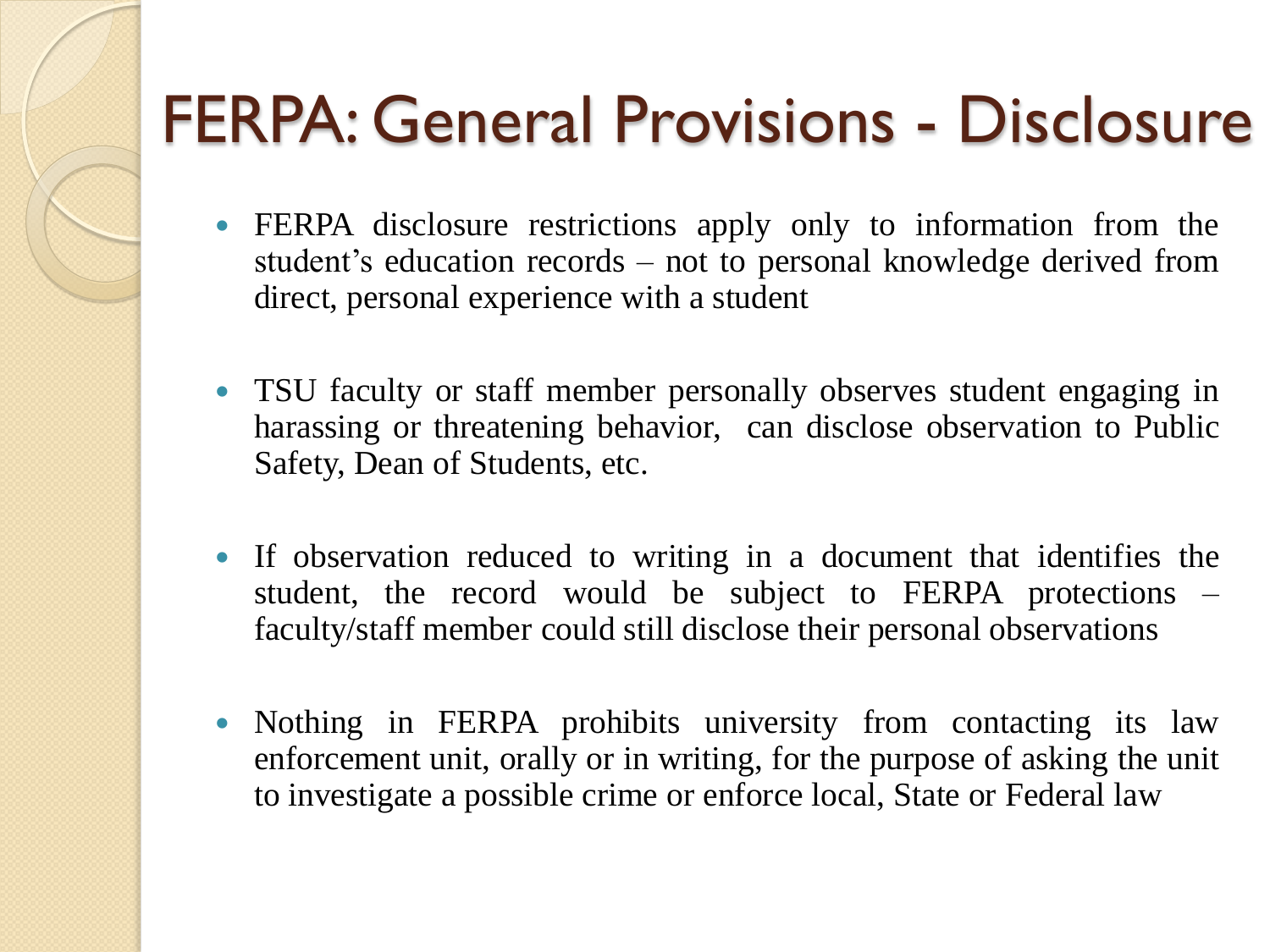# FERPA: Education Records

 Records that are created by campus law enforcement unit at least in part for law enforcement purposes are not "education records" and are not subject to FERPA

If copies of Police reports are shared with a campus official – copies of the record would become subject to FERPA, the original record in the law enforcement unit would continue not to be subject to FERPA

• Student education records that are shared with campus law enforcement as school official with a legitimate educational interest, remain subject to FERPA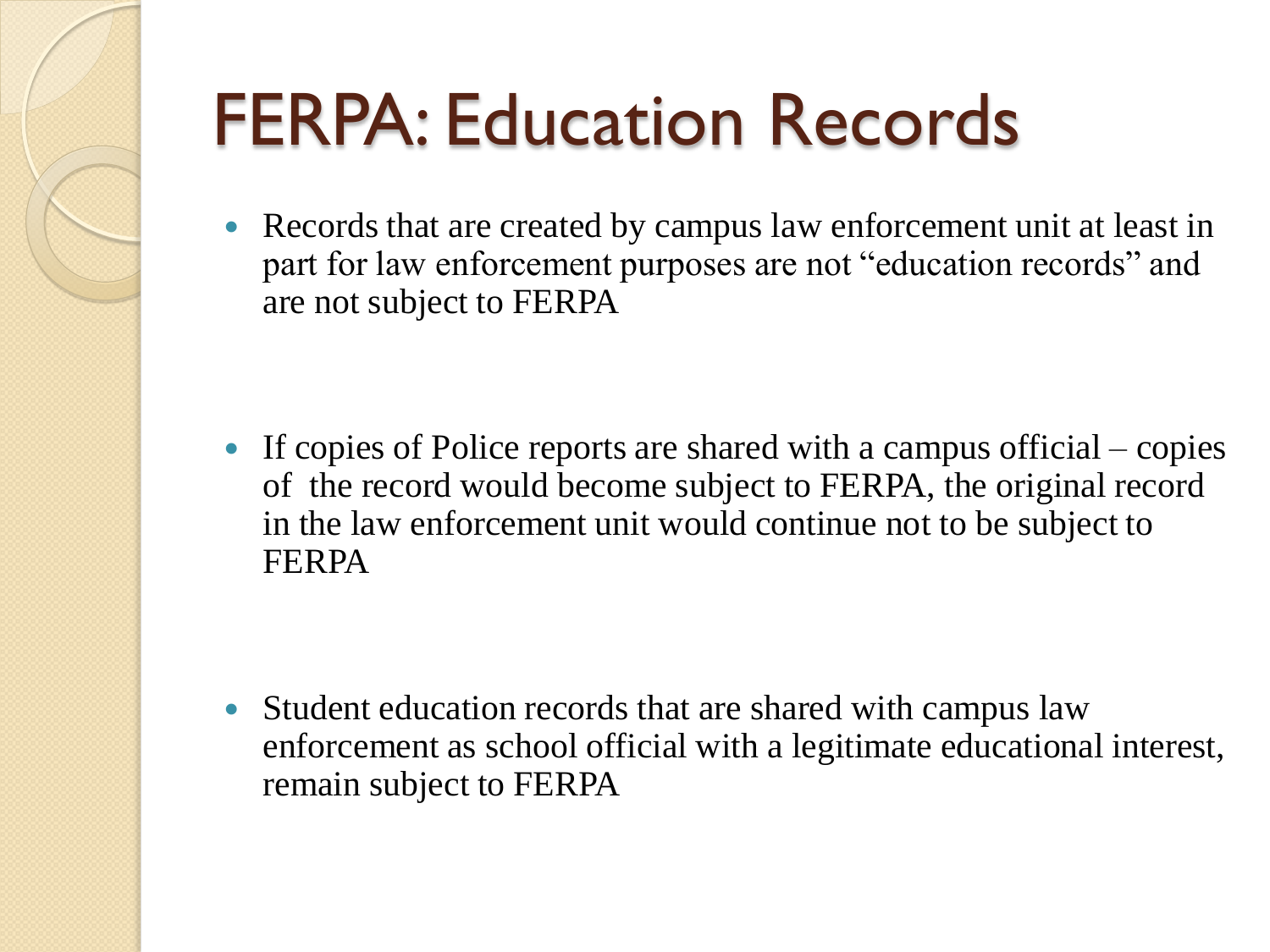### DOE Model Notification or Rights under FERPA

- The Family Educational Rights and Privacy Act (FERPA) afford eligible students certain rights with respect to their education records. (An "eligible student" under FERPA is a student who is 18 years of age or older or who attends a postsecondary institution.) These rights include:
- I. The right to inspect and review the student's education records within 45 days after the day the [Name of postsecondary institution ("School")] receives a request for access. A student should submit to the registrar, dean, head of the academic department, or other appropriate official, a written request that identifies the record(s) the student wishes to inspect. The school official will make arrangements for access and notify the student of the time and place where the records may be inspected. If the records are not maintained by the school official to whom the request was submitted, that official shall advise the student of the correct official to whom the request should be addressed.
- 2.The right to request the amendment of the student's education records that the student believes is inaccurate, misleading, or otherwise in violation of the student's privacy rights under FERPA.
- A student who wishes to ask the school to amend a record should write the school official responsible for the record, clearly identify the part of the record the student wants changed, and specify why it should be changed.
- If the school decides not to amend the record as requested, the school will notify the student in writing of the decision and the student's right to a hearing re-garding the request for amendment. Additional information regarding the hearing procedures will be provided to the student when notified of the right to a hearing.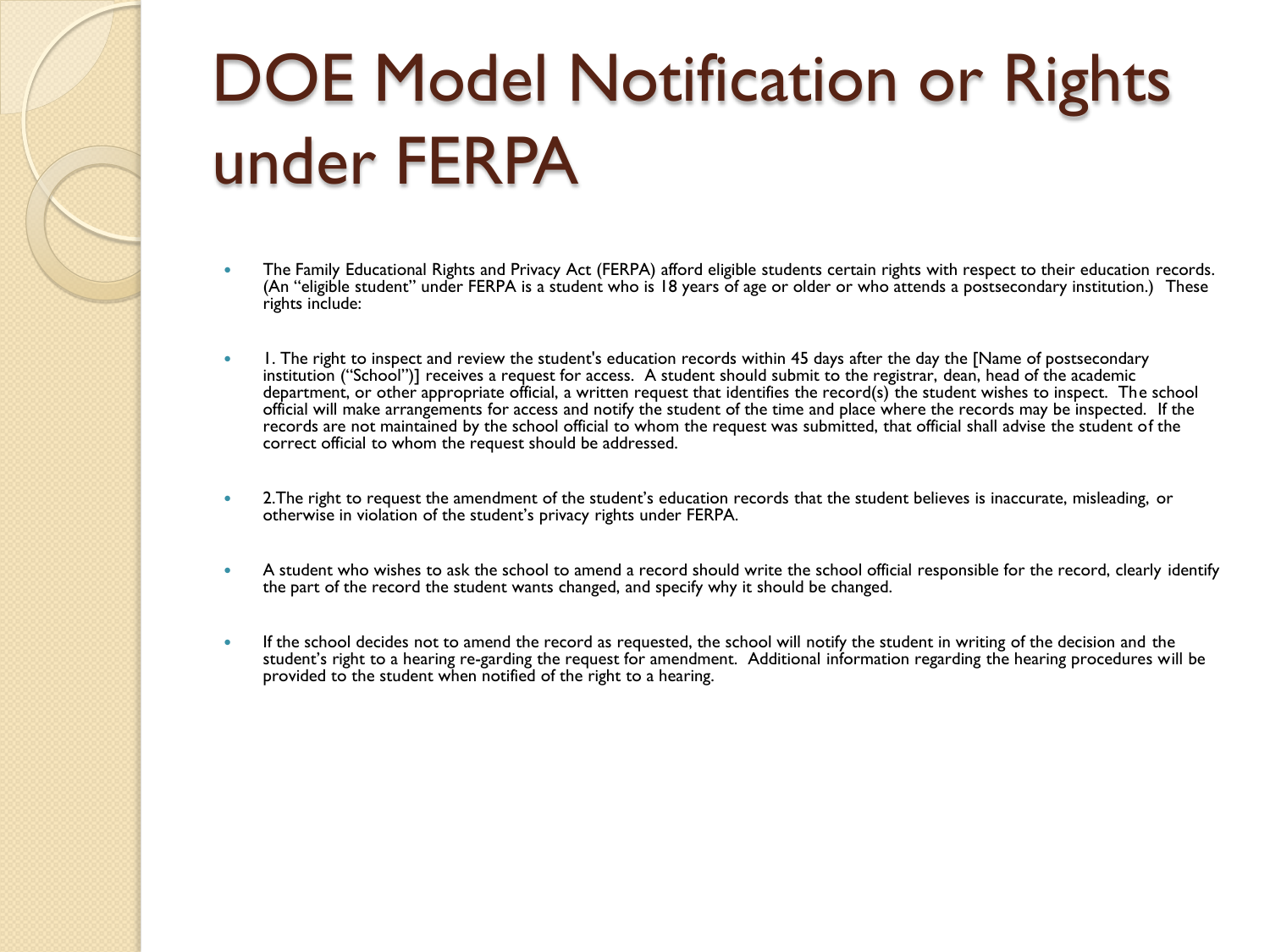### DOE Model Notification or Rights under FERPA (continued)

- 3. The right to provide written consent before the university discloses personally identifiable information (PII) from the student's education records, except to the extent that FERPA authorizes disclosure without consent.
- The school discloses education records without a student's prior written consent under the FERPA exception for disclosure to school officials with legitimate educational interests. A school official is a person employed by the [School] in an administrative, supervisory, academic, research, or support staff position (including law en-forcement unit personnel and health staff); a person serving on the board of trustees; or a student serving on an official committee, such as a disciplinary or grievance com-mittee. A school official also may include a volunteer or contractor outside of the [School] who performs an institutional service of function for which the school would otherwise use its own employees and who is under the direct control of the school with respect to the use and maintenance of PII from education records, such as an attorney, auditor, or collection agent or a student volunteering to assist another school official in performing his or her tasks. A school official has a legitimate educational interest if the official needs to review an education record in order to fulfill his or her professional responsibilities for the [School].
- [Optional] Upon request, the school also discloses education records without consent to officials of another school in which a student seeks or intends to enroll. [NOTE TO POSTSECONDARY INSTITUTION: FERPA requires a school to make a reasonable attempt to notify each student of these disclosures unless the school states in its annual notification that it intends to forward records on request.]
- 4. The right to file a complaint with the U.S. Department of Education concerning alleged failures by the [School] to comply with the requirements of FERPA. The name and address of the Office that administers FERPA is:
- Family Policy Compliance Office
- U.S. Department of Education
- 400 Maryland Avenue, SW
- Washington, DC 20202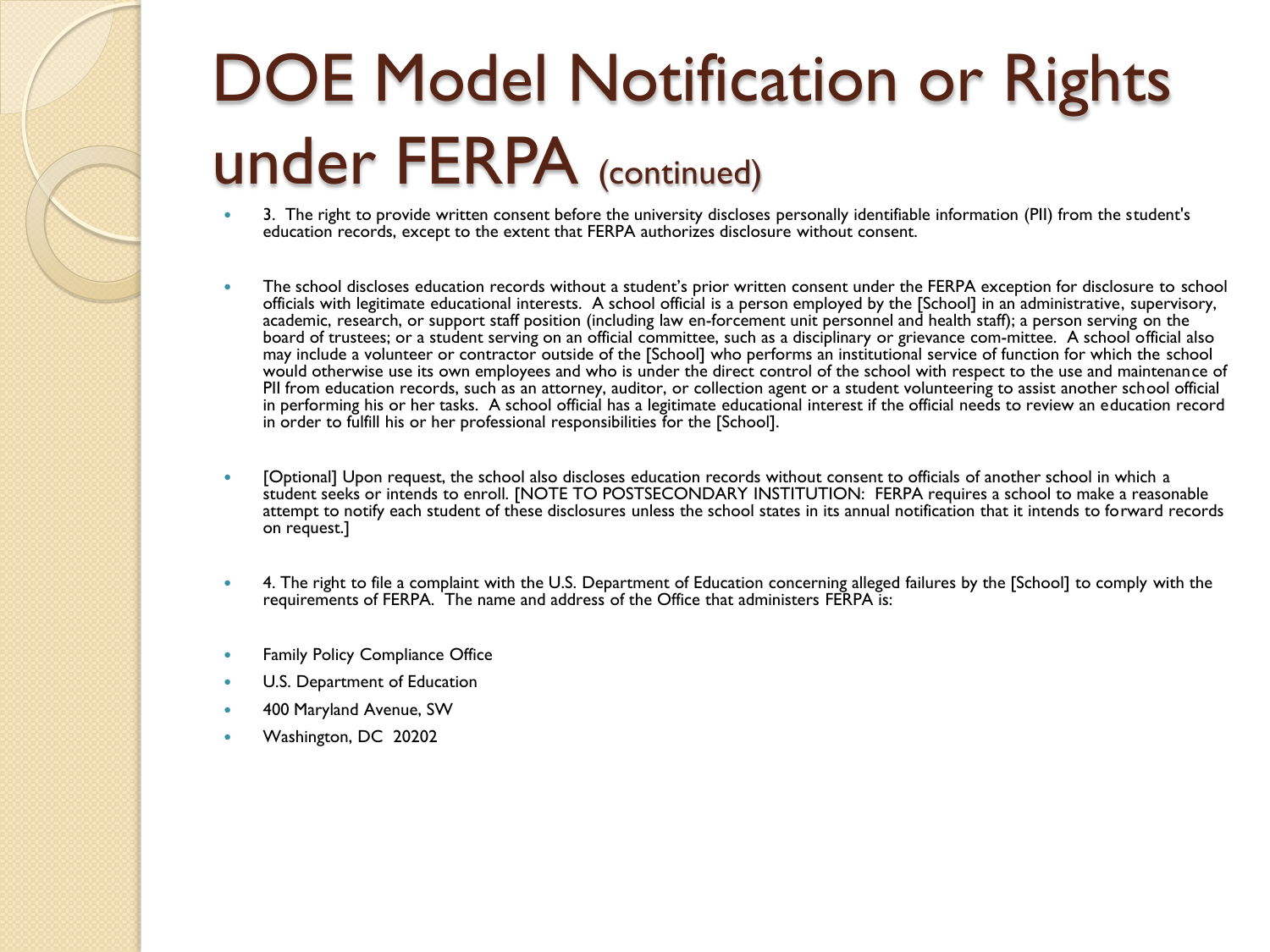### DOE Model Notification or Rights under FERPA (continued)

- [NOTE: In addition, a school may want to include its directory information public notice, as required by §99.37 of the regulations, with its annual notification of rights under FERPA.]
- [Optional] See the list below of the disclosures that postsecondary institutions may make without consent.
- FERPA permits the disclosure of PII from students' education records, without consent of the student, if the disclosure meets certain conditions found in §99.31 of the FERPA regulations. Except for disclosures to school officials, disclosures related to some judicial orders or lawfully issued subpoenas, disclosures of directory information, and disclosures to the student, §99.32 of FERPA regulations requires the institution to record the disclosure. Eligible students have a right to inspect and review the record of disclosures. A postsecondary institution may disclose PII from the education records without obtaining prior written consent of the student –
	- To other school officials, including teachers, within the [School] whom the school has determined to have legitimate educational interests. This includes contractors, consultants, volunteers, or other parties to whom the school has outsourced institutional services or functions, provided that the conditions listed in  $\frac{699.31(a)(1)(i)(B)(1) - (a)(1)(i)(B)(2)}{2}$  are met.  $\frac{699.31(a)(1)}{2}$
	- To officials of another school where the student seeks or intends to enroll, or where the student is already enrolled if the disclosure is for purposes related to the student's enrollment or transfer, subject to the requirements of §99.34. (§99.31(a)(2))
	- To authorized representatives of the U. S. Comptroller General, the U. S. Attorney General, the U.S. Secretary of Education, or State and local educational authorities, such as a State postsecondary authority that is responsible for supervising the university's State-supported education programs. Disclosures under this provision may be made, subject to the requirements of §99.35, in connection with an audit or evaluation of Federal or State supported educational programs, or for the enforcement of or compliance with Federal legal requirements that relate to those programs. These entities may make further disclosures of PII to outside entities that are designated by them as their authorized representatives to conduct any audit, evaluation, or enforcement or compliance activity on their behalf. (99.31(a)(3) and 99.35)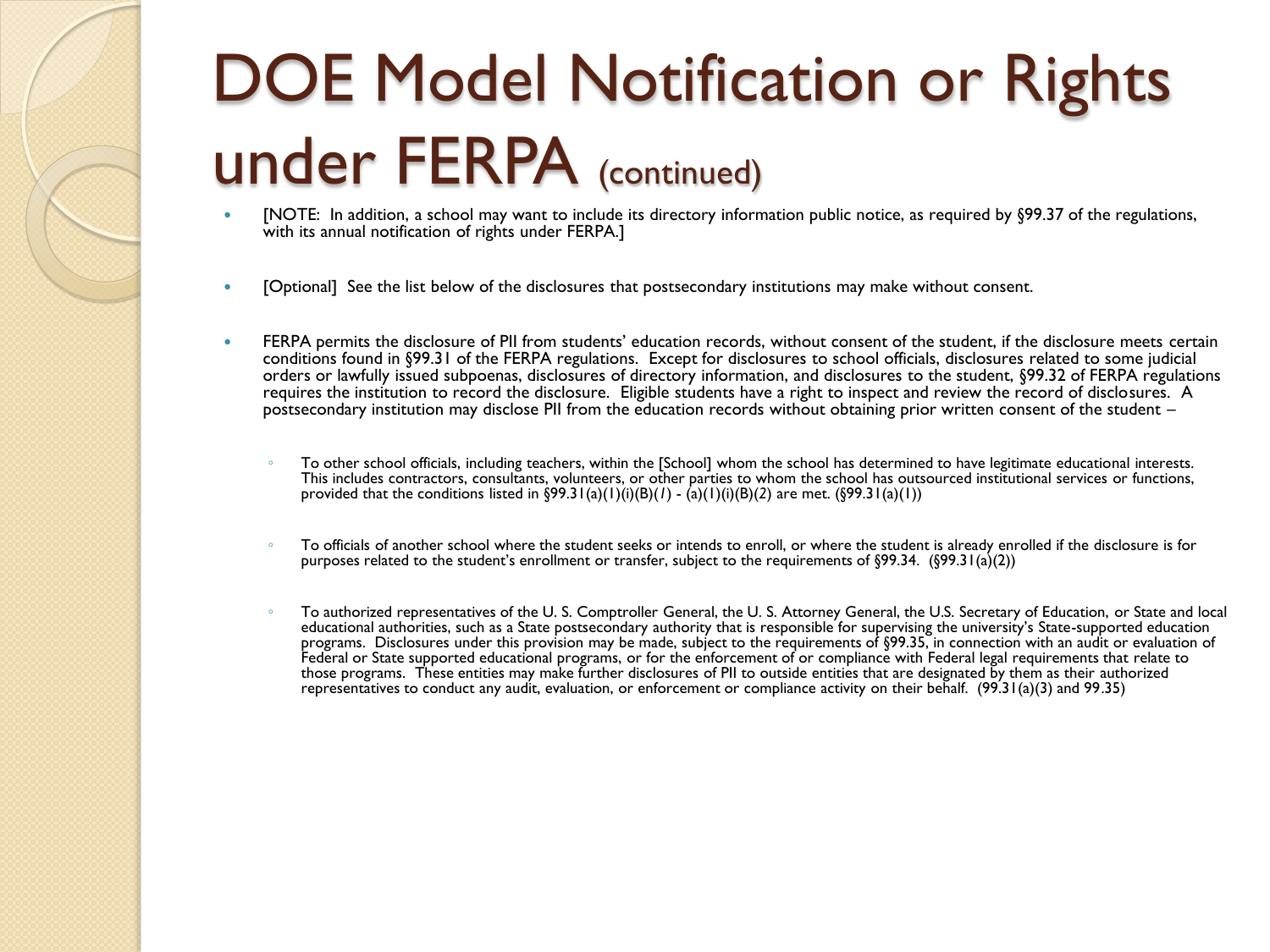### DOE Model Notification or Rights under FERPA (continued)

- In connection with financial aid for which the student has applied or which the student has received, if the information is necessary to determine eligibility for the aid, determine the amount of the aid, determine the conditions of the aid, or enforce the terms and conditions of the aid.  $(699.31(a)(4))$
- To organizations conducting studies for, or on behalf of, the school, in order to: (a) develop, validate, or administer predictive tests; (b) administer student aid programs; or (c) improve instruction.  $(\sqrt{99.31(a)(6)})$
- To accrediting organizations to carry out their accrediting functions.  $((\xi 99.31(a)(7)))$
- To parents of an eligible student if the student is a dependent for IRS tax purposes.  $(\sqrt{99.31(a)(8)})$
- To comply with a judicial order or lawfully issued subpoena.  $(\frac{699.31(a)(9)}{2})$
- To appropriate officials in connection with a health or safety emergency, subject to  $\S99.36$ .  $(\S99.31(a)(10))$
- Information the school has designated as "directory information" under  $\S99.37.$   $(\S99.31(a)(11))$
- To a victim of an alleged perpetrator of a crime of violence or a non-forcible sex offense, subject to the requirements of §99.39. The disclosure may only include the final results of the disciplinary proceeding with respect to that alleged crime or offense, regardless of the finding.  $($ §99.3 $1$ (a) $(13)$ )
- To the general public, the final results of a disciplinary proceeding, subject to the requirements of §99.39, if the school determines the student is an alleged perpetrator of a crime of violence or non-forcible sex offense and the student has committed a violation of the school's rules or policies with respect to the allegation made against him or her.  $(\frac{699.31(a)(14)}{2})$
- To parents of a student regarding the student's violation of any Federal, State, or local law, or of any rule or policy of the school, governing the use or possession of alcohol or a controlled substance if the school determines the student committed a disciplinary violation and the student is under the age of 21.  $({\sqrt{99.31(a)(15)}})$